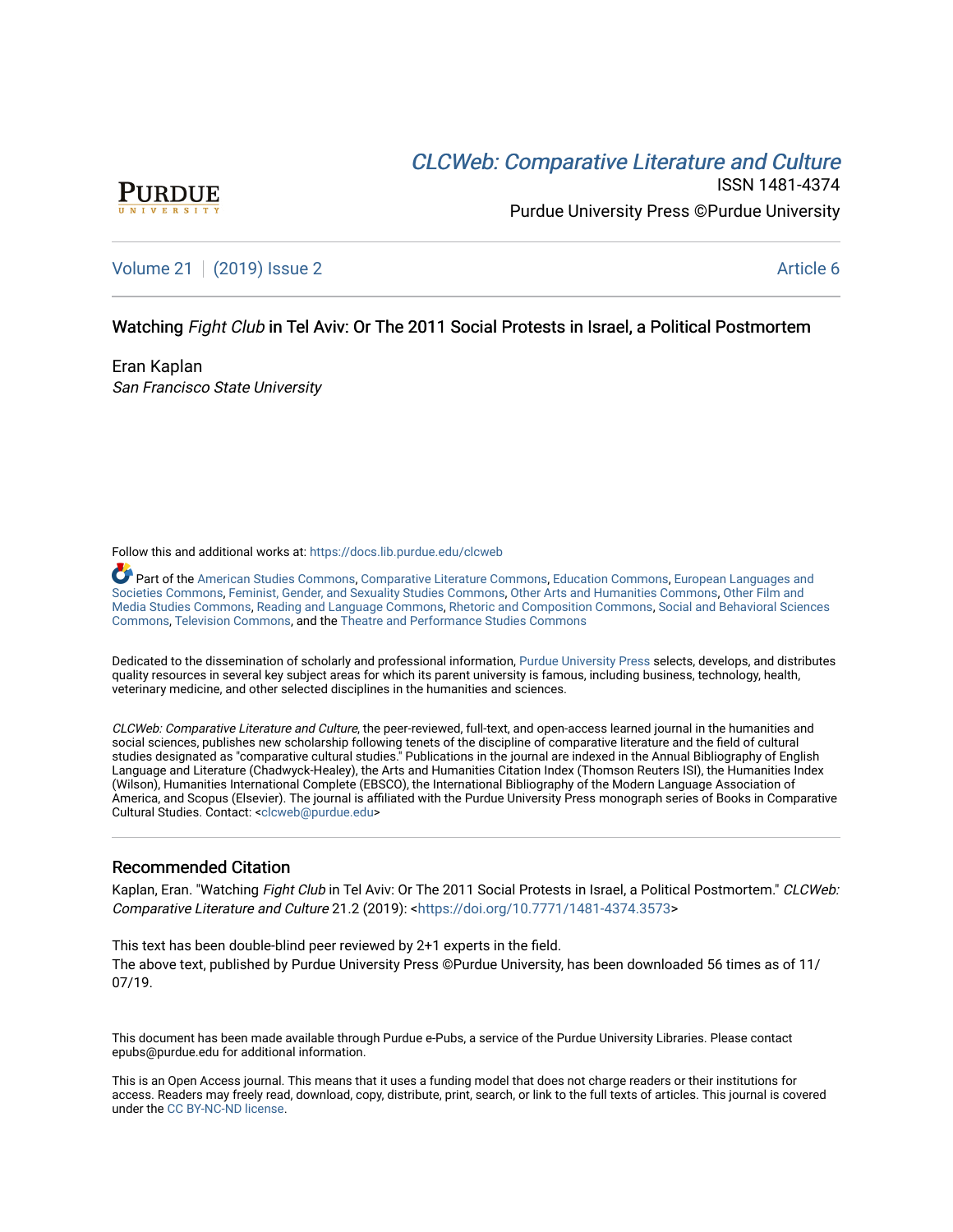**PURDUE** UNIVERSITY PRESS <[http://www.thepress.purdue.edu>](http://www.thepress.purdue.edu/)

### *CLCWeb: Comparative Literature and Culture*

ISSN 1481-4374 [<http://docs.lib.purdue.edu/clcweb>](http://docs.lib.purdue.edu/clcweb) Purdue University Press **©**Purdue University

*CLCWeb: Comparative Literature and Culture*, the peer-reviewed, full-text, and open-access learned journal in the humanities and social sciences, publishes new scholarship following tenets of the discipline of comparative literature and the field of cultural studies designated as "comparative cultural studies." In addition to the publication of articles, the journal publishes review articles of scholarly books and publishes research material in its *Library Series.*  Publications in the journal are indexed in the Annual Bibliography of English Language and Literature (Chadwyck-Healey), the Arts and Humanities Citation Index (Thomson Reuters ISI), the Humanities Index (Wilson), Humanities International Complete (EBSCO), the International Bibliography of the Modern Langua-ge Association of America, and Scopus (Elsevier). The journal is affiliated with the Purdue University Press monog-raph series of Books in Comparative Cultural Studies. Contact: [<clcweb@purdue.edu>](mailto:clcweb@purdue.edu)

#### **Volume 21 Issue 2 (March 2019) Article 6 Eran Kaplan, "Watching Fight Club in Tel Aviv: Or The 2011 Social Protests in Israel, a Political**

**Postmortem"**

<http://docs.lib.purdue.edu/clcweb/vol20/iss2/6>

Contents of *CLCWeb: Comparative Literature and Culture* **21.2 (2019)** Thematic Issue *Materiality and the Time of the Present in Israeli Culture* **Ed. Oded Nir and Ari Ofengenden** [<http://docs.lib.purdue.edu/clcweb/vol21/iss2/>](http://docs.lib.purdue.edu/clcweb/vol21/iss2/)

**Abstract**: In his article "Watching Fight Club in Tel Aviv: Or The 2011 Social Protests in Israel, a Political Postmortem," Eran Kaplan provides an analysis of the ideological underpinnings of the social protests that swept Israel in 2011 and the failure of these protests to bring about actual political change. The article draws on the manner by which David Fincher's film Fight Club exposes the ideological dimensions of modern, neoliberal consumerist society as a way to understand the driving forces behind the Israeli protests and to suggest a possible way out of the ideological quagmire that the protesters and their leaders were unable to traverse.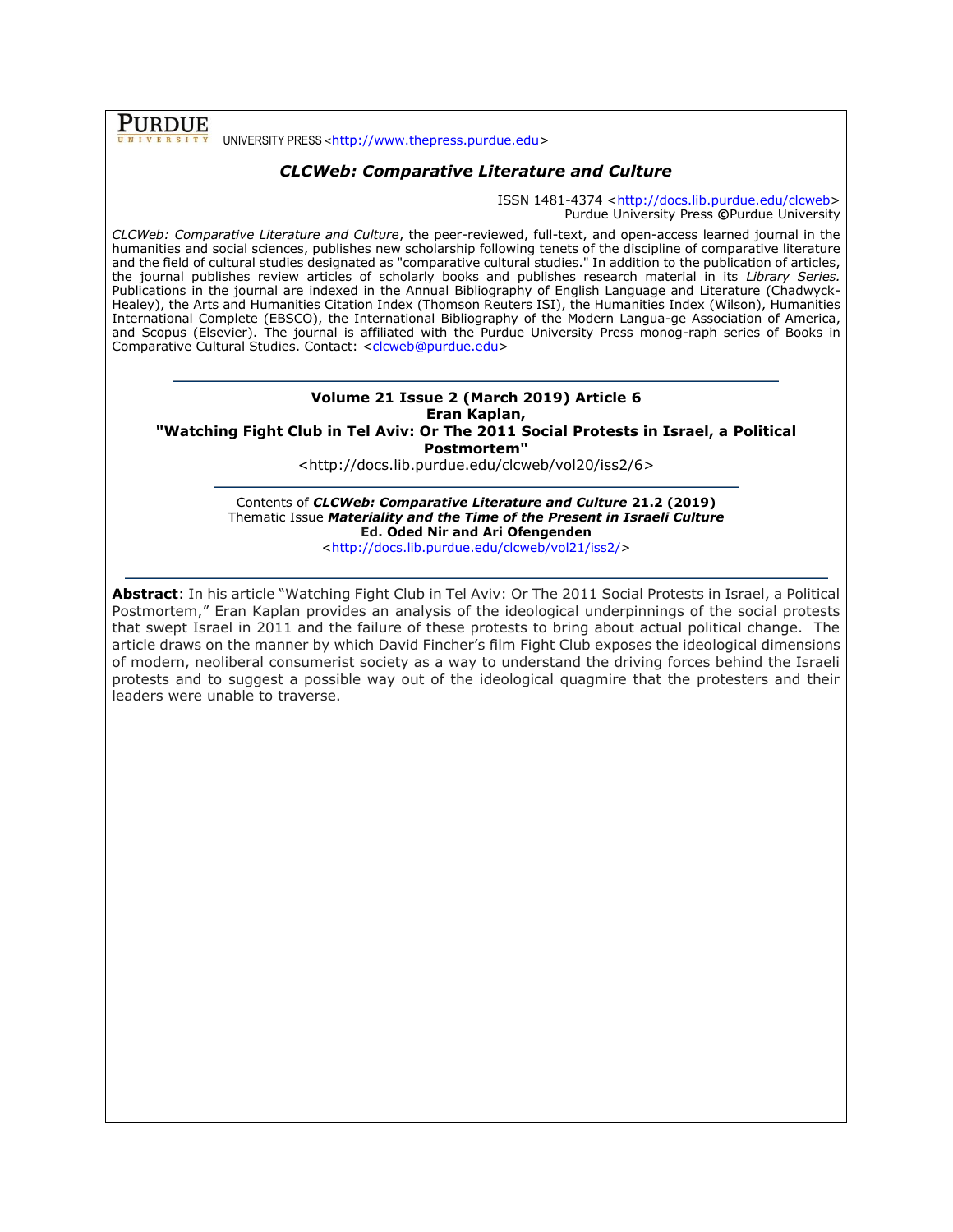Eran Kaplan, "Watching Fight Club in Tel Aviv: Or The 2011 Social Protests in Israel, a Political Postmortem" page 2 of 10 *CLCWeb: Comparative Literature and Culture* 21.2 (2019): <http://docs.lib.purdue.edu/clcweb/vol21/iss2/6> Thematic Issue *Materiality and the Time of the Present in Israeli Culture*. Ed. Oded Nir and Ari Ofengenden

#### **Eran KAPLAN**

#### **Watching** *Fight Club* **in Tel Aviv: Or The 2011 Social Protests in Israel, a Political Postmortem**

David Fincher's film *Fight Club* (1999) is one of the most powerful critiques of consumerist, neo-liberal ideology. In the movie, we follow the attempts of the film's anonymous protagonist and narrator to overcome his insomnia and overall sense of tedium. A product of late capitalism, this character travels constantly for work and seems to lack a sense of home or community. He tries to fill the emotional (and medical) voids in his life first with incessant consumption, as a kind of duty to fulfill some social codes--*the* way we try to fulfill the superego's injunction to enjoy ourselves in our neoliberal world, to follow Žižek's analysis of our current ideological condition (*In Defense* 34). And when that fails to alleviate his predicament, the protagonist of *Fight Club* begins to visit support groups for illnesses and conditions that are far worse than his own--groups that provide a sense of community and warmth that he cannot find anywhere else, very much in the tradition of the new-age cults of self-fulfillment and awareness that emerged alongside the cult of workaholism of late capitalism.

But just like consumerism, attending support groups proves to be but a short-term remedy. The protagonist of *Fight Club* needs an even greater rush, and he finds one in a chance encounter with Tyler Durden (his alter ego, literally) who introduces him to a club where men fight each other without any protection, gloves or limits. Again, to draw on Žižek's observation, in a world where we have a sense of a loss of the Big Other, the ideological order that structures and regulates our social lives, we begin to fill its void by searching for alternatives. On the one hand, we feel that the lack of the Big Other allows us to fulfill, unhindered, the injunction to enjoy ourselves: but this type of unbridled enjoyment- -economic or professional success--leaves us empty; it creates a sense of shame that we try to complete, first by giving a sense meaning to our life (new age ideas, support groups to those who are clearly less fortunate than we are), and then by embracing a kind of wild, random violence that has no meaning or purpose--it serves on political or social goals--but provides us with the ability to feel pain and empathy for those who we inflict pain on. In fact, *Fight Club* may tell us something very radical about our contemporary society: we inflict pain on others so we can then support, care and embrace them and feel good about ourselves as social beings. In a society that lacks the basic structures that rely on empathy and compassion, we generate random violence that would then necessitate warmth and kindness.

We, as a society, have become a collection of individuals, without political and social networks that bind us together, yet we yearn for a sense of community, where we are invested in one another's fortune. In *Fight Club* hurting random people was a means to create an artificial sense of community on the basis of shard pain. The social protests that erupted in Tel Aviv, and elsewhere in Israel, in 2011 were motived by economic and social distress, mostly the rise in housing prices in the Tel Aviv area, which drove young Israelis to build tent cities and eventually drove thousands to the streets to protest the overall rising cost of living. Young people in Tel Aviv, like the hero of *Fight Club*, felt like victims of the neo-liberal order. The message that was heard that summer in Israel was that the privatization of the Israeli economy and the Israeli welfare state, the triumph of the neo-liberal order, has inflicted great pain on younger Israelis, who sought to bring back the type of Israeli social network that their parents benefited from a generation earlier. Young Israelis in 2011, much like the hero of *Fight Club*, were looking for a way out of the neo-liberal rabbit hole and they launched a battle (or fight) against the prevailing political order in the name of (re)new(ed) social solidarity. For a while, it seemed that they were able to launch a powerful social movement that might achieve real change. But today, more than five years after those protests, it seems that they have had, at best, modest achievements: some regulatory reforms and other limited governmental measures--perhaps the one that had the greatest impact on the lives of most Israelis was the reform in the cellular phones market in the summer of 2012, which has resulted in a dramatic reduction in the cost of cellular services in Israel (Tayag). There are few indications that the Israeli welfare state will be reconstituted in a way that would resemble the type of programs that the parents of the leaders of the protest movement had enjoyed in the 1960s and 70s. This article attempts to understand why the social protests, which drew hundreds of thousands to the streets, failed to generate substantive political change, and what this failure can tell us about our ideological condition, or predicament, today—a predicament that was so forcefully articulated in David Finch's film.

In 2011, Israel experienced a wave of social protests. A protest movement against the steep price of cottage cheese, a staple of the Israeli diet, which emerged on social media, signaled the growing frustration of many Israelis with the rising cost of living. Then young activists, mainly students, who could no longer afford to rent apartments in the Tel Aviv area, established a tent city on Rothschild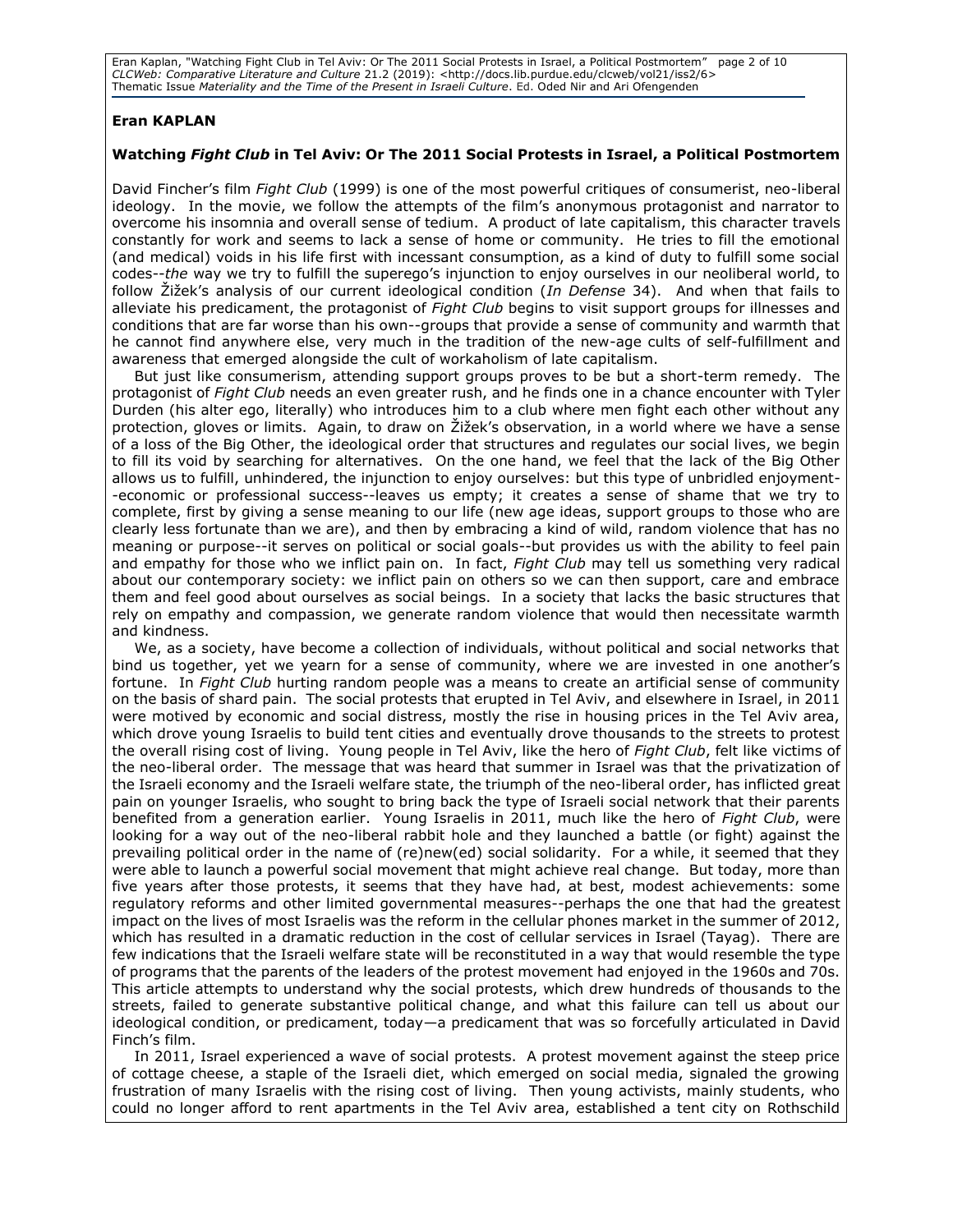Eran Kaplan, "Watching Fight Club in Tel Aviv: Or The 2011 Social Protests in Israel, a Political Postmortem" page 3 of 10 *CLCWeb: Comparative Literature and Culture* 21.2 (2019): <http://docs.lib.purdue.edu/clcweb/vol21/iss2/6> Thematic Issue *Materiality and the Time of the Present in Israeli Culture*. Ed. Oded Nir and Ari Ofengenden

Boulevard--the site and symbolic center *par excellence* of Tel Aviv's booming real-estate market—and, again, used social media as a way to publicize their cause. Several smaller tent camps were erected elsewhere in Israel, but Tel Aviv was the epicenter of the social protest movement. The leaders of the movement also organized rallies and demonstrations that were dominated by such slogans as: "we are fed up with the corrupted [politicians]," "the people demand social justice," and "bring back the welfare state." Some of the bigger rallies drew multi-generational crowds to the streets. On the biggest rally, on September 3, 2011, more than 450,000 people (in a country of just over 8 million) took to the streets of Israel, again mainly in Tel Aviv.

Coinciding with the start of the Arab Spring and other social protests movements around the world (Occupy Wall Street), there was a sense for the potential of seismic political change in the air. Jamie Levin, in *Haaretz*, wrote in October of 2011, "These protesters are not alone. From Tel Aviv to Athens to Manhattan, hundreds of thousands have mobilized in recent months over their dissatisfaction with capitalism and their disenfranchisement from elitist politics." Daphni Leaf, the founder of Tel Aviv's "tent city" said in the September 3 rally, "My generation grew up feeling that we are alone in the world, that the other is our enemy, our competitor, that our life is a race that we could never win. This is capitalism—a competition that never ends" (Volinich).

This echoes the language of political revolutions. But a revolution did not break out in Israel. Less than two months after the height of the protests, the left-wing Israeli commentator Gideon Levy suggested on the pages of the daily *Haaretz* that the movement had lost its impetus. Indeed the movement fizzled as quickly as it had erupted, having achieved very little by way of social and economic change. Real-estate prices have only continued to skyrocket in the greater Tel Aviv area. The economic gaps in Israeli society increased since 2011, and the Israeli Prime-Minister in 2017, Benjamin Netanyahu, is the same Prime Minister who was in power in 2011. So why did the social protest movement fail to yield genuine political change? In trying to answer this question I will examine three factors: the nature of the current alignment of the Israeli political map, the failure of the leaders of the protest movement to deal with the core issue of Israeli politics, and the very nature of the movement which was reflects our current a-political or post-political ideological moment. I will also examine this failure in contrast to the political possibility presented at the end of Fight Club, and what the end of that film may tell us about the type of social action that may yield viable results in our current ideological condition.

One of the chief characteristics of Israeli politics since the 1970s, and more pronouncedly since the 1990s, has been the emergence of identity or ethnic politics as its primary feature. If early Zionist and Israeli politics have been defined by large ideological camps--Labor Zionism, Revisionists—that advocated for state control institutions or the free market respectively, more recent Israeli politics have been characterized by political parties that represent the identity and interests of the various groups (or tribes) in Israeli society: secular Ashkenazim, Mizrahim, various groups of observant Jews, immigrants from the former Soviet Union, Arabs. It has become all but accepted knowledge among political scientists and sociologists that the rise of the right-wing Likud to power in the 1970s was the result of the Mizrahi (Jews who migrated to Israel from Arab and Muslim countries) vote shifting from Labor (Left) to the Likud (Right) because of the frustration of second-generation Mizrahim with the old Israeli establishment, which had been dominated by the Labor-Zionist camp. (Fischer 74-5)

In fact much political (and academic) ire has been directed at the group that led the Zionist movement and the young State of Israel until the 1970s. This group, which the late Israeli sociologist Baruch Kimmerling has termed "*ahuslim*" (a Hebrew acronym, which is the Israeli version of the American wasps, and stands for secular, socialist, veteran, Zionist Ashkenazi) had lost its hegemonic position in Israeli society by the turn of the  $21<sup>st</sup>$  Century in favor of a fractured and divided Israeli political landscape, where more dominant authoritative leaders who promise stability in the face of an ever-changing world, and an increasingly fractured society, seem to have the upper hand (Kimmerling 14; Shafir 339).

And since 2009 that authoritative leader, to draw on Kimmerling's observation, has been Benjamin Netanyahu (after an earlier short tenure from 1996 to 1999), whose political base has consisted largely of Mizrahim and religious Jews, and who has routinely attacked the elitist Laborite order as hostile (unpatriotic, un-Jewish) to what has become the new Israeli mainstream. When the social protests broke out in 2011, Netanyahu and his supporters immediately described them as a political ploy to bring him and his supporters down by the old Israeli guard (Libeskind).

Even if the protesters were motivated by genuine economic distress, and their actions were spontaneous and driven by an authentic sense of rage, from the point of view of recent Israeli politics, Netanyahu was correct in seeing the protest movement as an attempt to restore the old political order: for him, quite understandably, the slogan "bring back the welfare state" meant bring back the Labor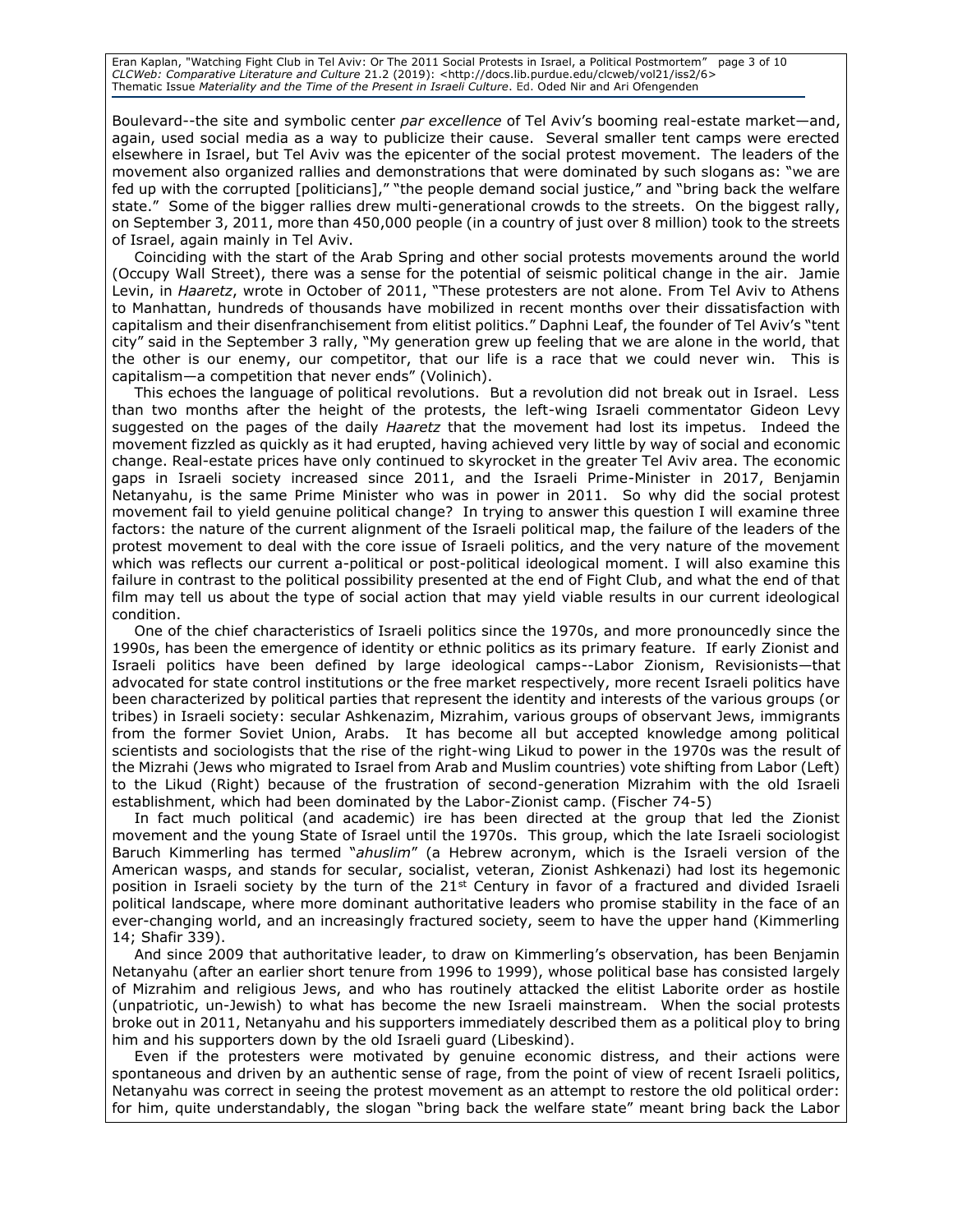Eran Kaplan, "Watching Fight Club in Tel Aviv: Or The 2011 Social Protests in Israel, a Political Postmortem" page 4 of 10 *CLCWeb: Comparative Literature and Culture* 21.2 (2019): <http://docs.lib.purdue.edu/clcweb/vol21/iss2/6> Thematic Issue *Materiality and the Time of the Present in Israeli Culture*. Ed. Oded Nir and Ari Ofengenden

party. While it is true that the protests were able at some point to reach a cross-section of Israeli society, the movements' core leaders did come from what Kimmerling termed the "*ahuslim*," and when the masses flooded the streets of Tel Aviv, most of them were indeed secular Ashkenazi who tend to vote to the more liberal parties on the Israeli political spectrum (Ram and Filc 20).

But there is something even deeper at play here, beyond the horse-race political analysis of which political party or camp may have benefited from the protests, and this goes to the heart of the demand to restore the welfare state. On the face of it, this demand seems like a universal demand that would benefit a wide array of groups and individuals in Israel. In fact, the majority of Likud and other rightwing parties in Israel tend to come from the lower economic strata. But was the call for the reconstitution of social programs indeed universal in nature, especially when it included a nostalgic invocation of a long gone era in Israeli society? Here an observation by Tony Judt about the welfare state that developed in the West in the aftermath of the defeat of fascism may be highly instructive:

[I]t was social democracy and the welfare state that bound the professional and commercial middle classes to liberal institutions in the wake of World War II. This was a matter of some consequence: it was the fear and disaffection of the middle class, which had given rise to fascism. Bonding the middle classes back to the democracies was by far the most important task facing postwar politicians—and by no means an easy one. In most cases it was achieved by the magic of "universalism." Instead of having their benefits keyed to income… the educated "middling sort" were offered the same social assistance and public services as the working population and the poor: free education, cheap or free medical treatment, public pensions and unemployment insurance. As a consequence, now that so many of life's necessities were covered by their taxes, the European middle class found itself by the 1960s with far greater disposable incomes than at any time since 1914. (Judt 52-3)

This reflection also holds true to the Israeli case, where the veteran, secular Ashkenazi class enjoyed the same "universal" welfare services as the poorer, mostly Mizrahi and religious, groups in Israel. This provided the secular Ashkenazi baby-boomers—overwhelmingly university-trained professionals--the types of economic advantages that no other group in Israel could aspire too. And the decline of the old welfare state has resulted in the fact that the children of the old secular-Ashkenazi order could not afford the type of lifestyle that their parents had attained, namely buying homes in the greater Tel Aviv area, the geographical core of the old Israeli elite.

And from this perspective, a protest movement that was sparked by rising housing costs in Tel Aviv and which galvanized around the call to reconstitute the old Israeli welfare state could very easily be understood as an attempt by the secular Ashkenazi camp in Israel to reclaim it hegemonic position in Israeli politics and be seen by other members of Israeli society, those supporting Netanyahu, as representing the limited interests of a (historically) privileged group at the expense of other groups who have seen their political fortunes rising since the 1970s. Thus the sectorial nature of the protest movement, doomed it to fail as a mass political movement that could bring about a radical re-alignment of the Israeli political map.

The issue that has defined Zionist and Israeli politics since the beginning of the modern Jewish national movement has been in its embryonic form the conflict between Jews and Arabs in Palestine and after the creation the State the broader Arab-Israeli conflict. Since 1967, the crucial political division in Israeli politics between Left and Right has been the one between those who seek some form of peace between Arabs and Israelis by way of some type of territorial compromise (Left) and those who support the vision of a Greater Israel, who reject territorial concessions, whether out of security concerns or out of devotion to some messianic vision of the Land of Israel and the redemption of the Jewish people in its promised land. When the social protests of 2011 began gaining steam, its leaders made a concerted effort to avoid questions regarding the Israeli occupation of the West Bank and the potential relationship between Israeli policies vis-à-vis the Palestinians, and the conflict more broadly, and the economic changes that Israel has undergone over the past fifty years, changes which also may have contributed to the conditions that drove the protestors to the streets.

In fact, the leaders of the protest movement sought to present themselves as a-political when it came to the question of the conflict and the occupation. In early August 2011, several leaders of the settlement movement in the West Bank, headed by Dani Dayan, visited the Tent City in Tel Aviv and expressed their solidarity with the protesters, describing the call to combat rising housing costs as an issue that impacts all Israelis everywhere, including in the West Bank settlements (Filer).

The leaders of the protest movement, quite understandably did not want to be identified with a narrow sector of the Israeli political spectrum. Since the collapse of the Camp David summit in the summer of 2000 and the outbreak of the second Intifada later that year, the peace camp in Israel has seen its political support diminish quite dramatically. In fact, (Jewish) parties that support the peace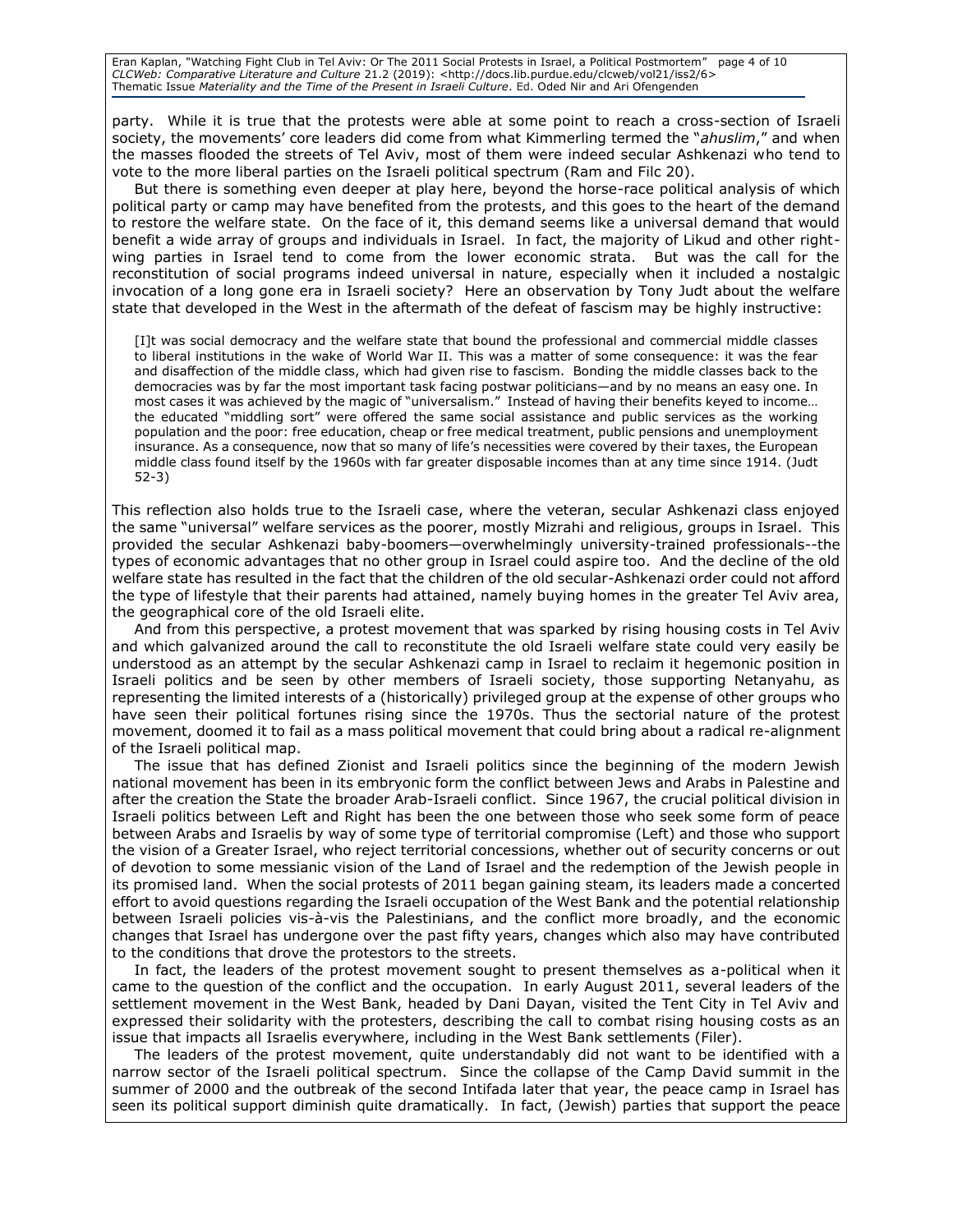Eran Kaplan, "Watching Fight Club in Tel Aviv: Or The 2011 Social Protests in Israel, a Political Postmortem" page 5 of 10 *CLCWeb: Comparative Literature and Culture* 21.2 (2019): <http://docs.lib.purdue.edu/clcweb/vol21/iss2/6> Thematic Issue *Materiality and the Time of the Present in Israeli Culture*. Ed. Oded Nir and Ari Ofengenden

process have become niche parties that carry little political weight. The protesters sought to reject the "Leftist" label that would have insured that they would become a marginal social force. They wanted to appeal to all (Jewish) Israelis across the political spectrum. One of the slogans that the protesters carried in the rallies stated: "Neither Left nor Right: Solidarity above All." (Ram 22) As Talia Gorodess put it,

In order to succeed to the extent that it did, with thousands of people living in tent cities for a period of approximately 80 days, enjoying the backing of 90 per cent of the public (which 'identified with and/or supported' the protest), it had to put aside divisive issues and rise above traditional partisan politics. The protests therefore shunned any attempts of activists to sway discussion, introduce demands or even use language on signs in the squares that could be affiliated with either right- or left-wing politics and therefore alienate large portions of the public.

But not only could the leaders of protest movement, as we discussed earlier, not extend their base of support beyond their immediate social enclave of secular Ashkenazi—but they failed to situate their struggle within the broader parameters of Israeli politics. The issue that the protestors did not address was the crucial relationship between the transformation of the Israeli economy from state-controlled socialism and collectivism to free-market, privatized individualism and Israeli policies in the West Bank, especially since the Likud's rise to power in 1977.

The historian Daniel Gutwein has analyzed the relationship between the growing privatization of the Israeli economy and the dismantling of the Israeli welfare state and the massive investments in the West Bank settlements. According to Gutwein, "The enormous benefits, which the 'Land of Settlements' offers in housing, education, health, taxation, infrastructure and employment, have actually become a mechanism which compensated the lower classes for the damages inflicted upon them by the privatization of welfare services in Israel." One of the claims of the Israeli Left against the policies of right-wing governments has been that the various right-wing governments have invested more funds in the West Bank at the expense of the Israeli lower classes. Supporters of the Left have been baffled by the fact that working-class Israelis, mostly Mizrahim, did not realize that voting for the Right, therefore, went against their own economic interests (investment in their own struggling communities). What these liberal critics have failed to see is that the investment in the settlements has been, in fact as Gutwein has pointed out, an investment in the Israeli lower classes par excellence.

As Gutwein has shown, the majority of the Israelis who have migrated to the West Bank are not messianic zealots who seek to reconstitute the Third Temple (the common image of the settlers), but lower-class Israelis--Mizrahim, immigrants from the former Soviet Union and the ultra-Orthodox—who chose to move to the West Bank because of the economic incentives offered by the government (lower mortgages, tax breaks, disproportionately large number of government jobs). In fact, while the protesters in Tel Aviv called to bring back the Israeli welfare state, there is an Israeli welfare state in the West Bank that was created in order to draw Israeli Jews to the West Bank in order to curtail the possibility of a future territorial compromise. From this perspective, the attempt of the leaders of the protest movement to "transcend" the Left-Right divide has not only been a case of political myopia but a failure to understand the core forces of Israeli politics. Reconstituting the welfare state in the pre-1967 Israel cannot be achieved without dismantling the massive welfare investments beyond the Green Line. This is the fundamental issue of the Israeli political economy, and no real political change can be achieved without addressing it headfirst.

Moreover, the idea of social justice has to have universal content in order to have real meaning. The call for social justice cannot stop at the Green Line. Millions of Palestinians live under Israel control in the West Bank and Gaza Strip. Their economic plight is far greater than any of the Jewish groups in Israel. In fact, the groups that comprise the lower end of the socio-economic spectrum in the areas that Israel controls are the Palestinians residents of the Territories, non-Jewish refugees and foreign workers in Israel and the Arab citizens of Israel.

A true call for social justice, that would have universal, political meaning, has to begin with addressing the economic predicament of the weakest groups of the social body, before dealing with the housing crisis inflicting middle-class Jewish students in the greater Tel Aviv area. A political movement that acts in the name of social justice cannot but acknowledge that as long as there exist deep gaps among various groups in society—the very logic of marketplace that needs these gaps in the name of competition—politics based on the ideals of social justice are unattainable.

The reluctance to address the political elephant in the Israeli public "room," has doomed the social protest movement to become a niche movement. Over the past several decades several "niche" parties that focused on specific issues and interests, while forsaking staking a position of the conflict—a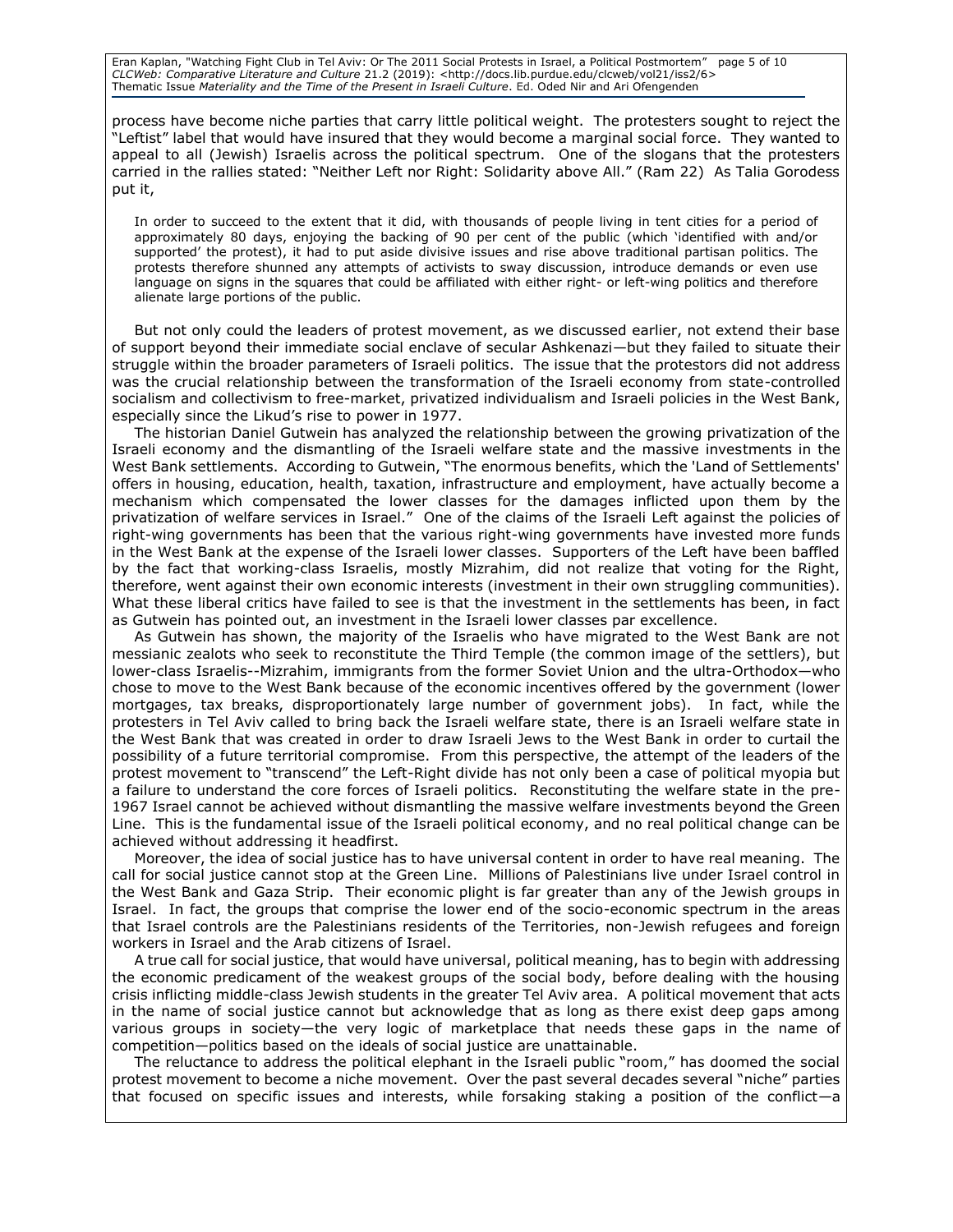Eran Kaplan, "Watching Fight Club in Tel Aviv: Or The 2011 Social Protests in Israel, a Political Postmortem" page 6 of 10 *CLCWeb: Comparative Literature and Culture* 21.2 (2019): <http://docs.lib.purdue.edu/clcweb/vol21/iss2/6> Thematic Issue *Materiality and the Time of the Present in Israeli Culture*. Ed. Oded Nir and Ari Ofengenden

"retirees" party, various anti-religious, secular parties, parties that call for the legalization of marijuana—have appeared on the Israeli political radar, but they failed to make any substantial impact. It is all but impossible to offer a real platform of change in Israeli politics without addressing the core issues that ultimately determine how a majority Israelis cast their votes on Election Day.

The protestors in Tel Aviv directed much of their ire at the Israeli tycoons, who over the past three decades have consolidated under their control vast swaths of the Israeli economy, rather than attacking the fundamental issues underlying the Israeli political economy. The protestors, and their supporters in some quarters of Israeli media, claimed that this process of consolidation has stifled competition and resulted in rising prices of consumer goods (Rolnik). Regulating limits on monopolies, they proposed, and severing the deep connections between the business elite and Israeli politicians, are key to lowering prices. What this reveals is not only the protestors' predilection to avoid "sensitive" political issues that may drive away potential supporters, but also, more importantly to our analysis here, the fundamentally a-political, or post-political nature of the 2011 social protest movement: not only because its leaders failed to address the question of the occupation but because they remained captives of the current ideological condition, which is governed by the logic of neo-liberalism, and which by its very nature eschews real political action.

Just as they failed to address the key issue of Israeli politics, when it came to the more "purely" economic realm, the preference of the protestors has been market reforms rather than structural change. What they called for is some amorphous, wistful notion of a welfare state but not *the* state. A reversal of economic trends, that resulted in the dismantling of the welfare state, cannot be limited to more efficient re-distribution or better allocation of governmental funds—it has to address the core processes that resulted in the ending of the welfare programs. These changes were the privatization and de-regulation of the Israeli economy, which among other things led to the abolishment of many welfare programs. When Israel had a robust welfare system, it was a country where the state and its institutions played a crucial role in many aspects of its citizens' lives. Many aspects of the lives of Israelis, from the size of standard subsidized bread, to the content of programing on the airwaves, to the ability of individuals to purchase foreign currency and to travel abroad, were controlled and regulated by the state. This was the essence of Israeli *mamlachtiyut* or statism (or republicanism with a distinctly lower case "r")—the dominant social, ideological ethos that defined Israel in its early years. Bringing back the welfare state cannot be achieved while adhering to entirely different economic and social principles (privatization, individualism); the reconstitution of the welfare state can only be achieved as a byproduct of more fundamental changes, changes that demand genuine political action that seeks to re-assert real control by the government over the market. The differences between reforms (greater regulation on tycoons for example), that ultimately adhere to the dictates of the market, and political action that seeks to fundamentally alter the contours of the economic landscape bring us back to the movie *Fight Club*.

As we discussed earlier, the protagonist of *Fight Club* is an individual who is a product of the global, neo-liberal order, and who spends much of his professional life flying around the world. He developed an incurable case of insomnia, which he tried to cure through shopping sprees, attending support groups for terminally ill people, and then joining (or creating) a club where people inflict and receive random violent pain as a way to try and connect with their self: a self that has become a victim of the modern, alienating world of modern-day professionals.

In the 1960s, the ideological injunction--for the rapidly expanding middle-class and professional crowd--was to break away from the rigid, collectivist ethos of the post Second World War period: to explore the self through sexual liberation, drugs and consumption, to satisfy our desires without a menacing superego (the old collectivist, uniformist and puritanical order). There is a wonderful scene in David Lodge's "academic" novel *Changing Places: a Tale of Two Campuses*, which partly takes place in a fictionalized Berkeley at the height of the students' revolt and the flower-power revolution of the late 1960s. An older woman, a representative of the older generation, calls in to a radio show that has been a bastion of the youth movement in Berkeley, of sex drugs and rock n' roll. The older woman tells the host of the show that the only remedy to the utter breakdown of the social order is contained in two letters: N and O, to simply say no. She of course becomes the object of ridicule by the host, the champion of the ethos of saying yes to everything (198). The great irony is that four decades later, it is the Berkeley radicals who are the champions of saying "no"—and exploring the very meaning of the word no--as sexual harassment has become *the* defining struggle of radicals and progressives. There is still lots of sex, drugs and rock n' roll on the Berkeley campus, but they are now regulated by (ideological) restrictions aimed at curbing our sense of unrestrained enjoyment.

Since the 1980s, as Žižek so illuminatingly has shown, this sense of unrestrained freedom of the sexual (and consumption) revolution, the ideological injunction to enjoy ourselves--as consumers in an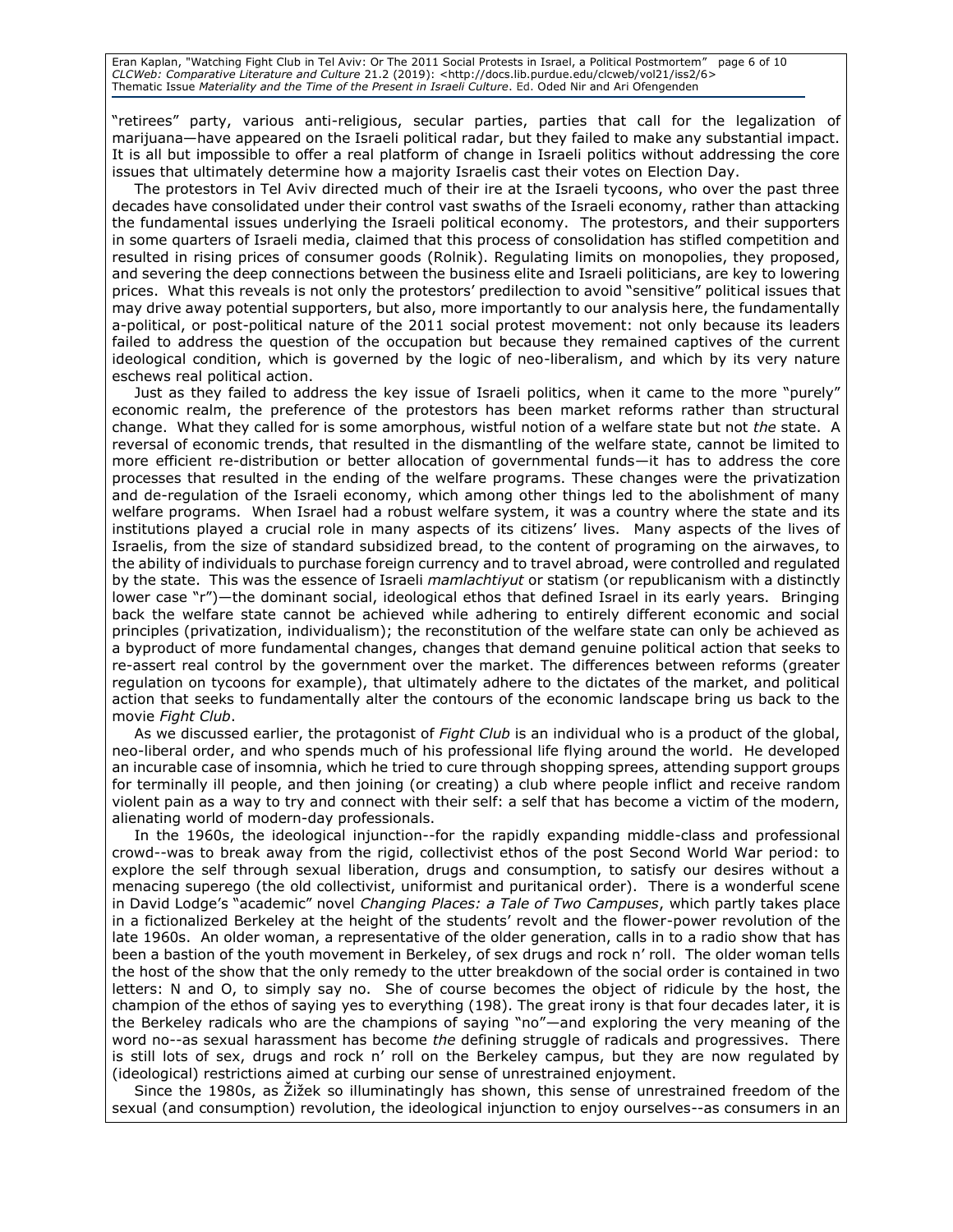Eran Kaplan, "Watching Fight Club in Tel Aviv: Or The 2011 Social Protests in Israel, a Political Postmortem" page 7 of 10 *CLCWeb: Comparative Literature and Culture* 21.2 (2019): <http://docs.lib.purdue.edu/clcweb/vol21/iss2/6> Thematic Issue *Materiality and the Time of the Present in Israeli Culture*. Ed. Oded Nir and Ari Ofengenden

ever-expanding marketplace, as individuals concerned with cultivating our sense of selves, as objects of desire--has created a sense of guilt and anxiety: we are destroying our bodies in this bacchanalia; we are destroying the planet with our unbounded consumerism. And so we began to impose limits on ourselves. As Žižek, linking consumerism and politics, described our ideological landscape: "In today's market, we find a whole series of products deprived of their malignant property: coffee without caffeine, cream without fat, beer without alcohol. And the list goes on: what about virtual sex as sex without sex, the Colin Powell doctrine of war with no casualties (on our side, of course) as war without warfare, the contemporary redefinition of politics as the art of expert administration as politics without politics…" ("From Politics" 297). And this is precisely what was at play at Tel Aviv's social protests; it was revolution without a revolt, politics devoid of political action. The protestors created a (fleeting) sense of community that made them feel good about themselves and generated sympathy from others—but it never went beyond this stage; it was akin to the hero of *Fight Club* attending support groups or allowing lost souls to feel a sense of self and community by beating each other senseless.

The very problematic ending of *Fight Club* may offer a path out of the ideological quagmire, which among other things deprived the main character of the ability to sleep. At the end of the film, the fight club transforms into a guerilla (or terrorist) cell that, in the movie's final scene, blows up what looks like downtown office towers—the centers of power of the contemporary world. The movie's ending may suggest that as long as the individual is concerned with his own ills, he will not be able to escape the malaise caused by the dictates of the existing economic system. Only through action that leads to a radical restructuring of the ruling order redemption may come to the individual person.

What the terrorists blow up are the headquarters of credit card companies. They believe that only by erasing the records of global debt would the current global economic structure collapse (along with buildings being blown up), opening up a new ideological horizon. Only a radical restructuring can lead us out of the malaise brought about by the neo-liberal, globalized economic order (Wegner 125). If, as Fredric Jameson has suggested, it has become easier, in our current ideological order, to imagine the end of the world than to imagine the end of capitalism; *Fight Club*'s ending may suggest that only a truly radical act can lead us out of this ideological predicament. And this act involves both unified, collective action and the will to confront the fundamental structures of the market place. As Jameson put it in his article "Future City," "As for consumption, it has been volatilized altogether in this perspective; and, as Marx feared, has become altogether spiritual. Materiality is here a mere pretext for our exercise of the mental pleasures: what is any longer particularly material in the consumption of an expensive new car one drives around the local streets and has washed and polished as frequently as one can?" The terrorists in *Fight Club* committed a very material act against the globalized order. They did not seek to reform the market, to make it more efficient, thus yielding more and more products for us to consume. The hero of Fight Club wanted to escape the ennui brought about the culture of consumption. Social protests that only call for a more efficient marketplace and denies the need of the people to assert their will against the interests of the market cannot truly escape their ideological predicament.

Of course, the social protest movement did not have to become a guerilla army in order to achieve its goals. Israel is governed by democratic, parliamentary institutions and they are the arena were political goals could and should be attained. But the a-political nature of the social protest movement was not limited to its leaders' deliberate decision to ignore any issues relating to the Arab-Israeli conflict, but also to their determination not to turn the movement into a political movement—to stay out of the political fray (Shenhav 126). Several factors may have played a role here, but paramount among them were a sense that young people have become disillusioned with the political process, and the general trend among progressive and liberal movements in the West over the past three decades to prefer to work within non-governmental institutions and organizations rather than try to affect change from within the political system itself. We can also add here the proliferation of social media sites as a way to reach people and spread ideas, which are seen as more effective than more traditional political means of rallying support behind political causes.

Eventually two of the leaders of the social protest movement, Stav Shafir and Itzik Shmuli have joined the Labor party and have become Members of Knesset. But their ability to generate genuine change in what has become a marginalized, if not outright moribund, opposition party, where they continue to stay away from the heated political issues related to the conflict, is rather limited. The biggest political winner though to emerge out of the wave of protests may have been Yair Lapid, a journalist, writer, actor and TV personality, who in July 2011 compared the protests to a slaves' revolt (Lapid). He went on to form a political party in 2013, the oddly named *Yesh Atid* (There is a Future), which swept into the Knesset with nearly 20% of the popular vote, many coming from people who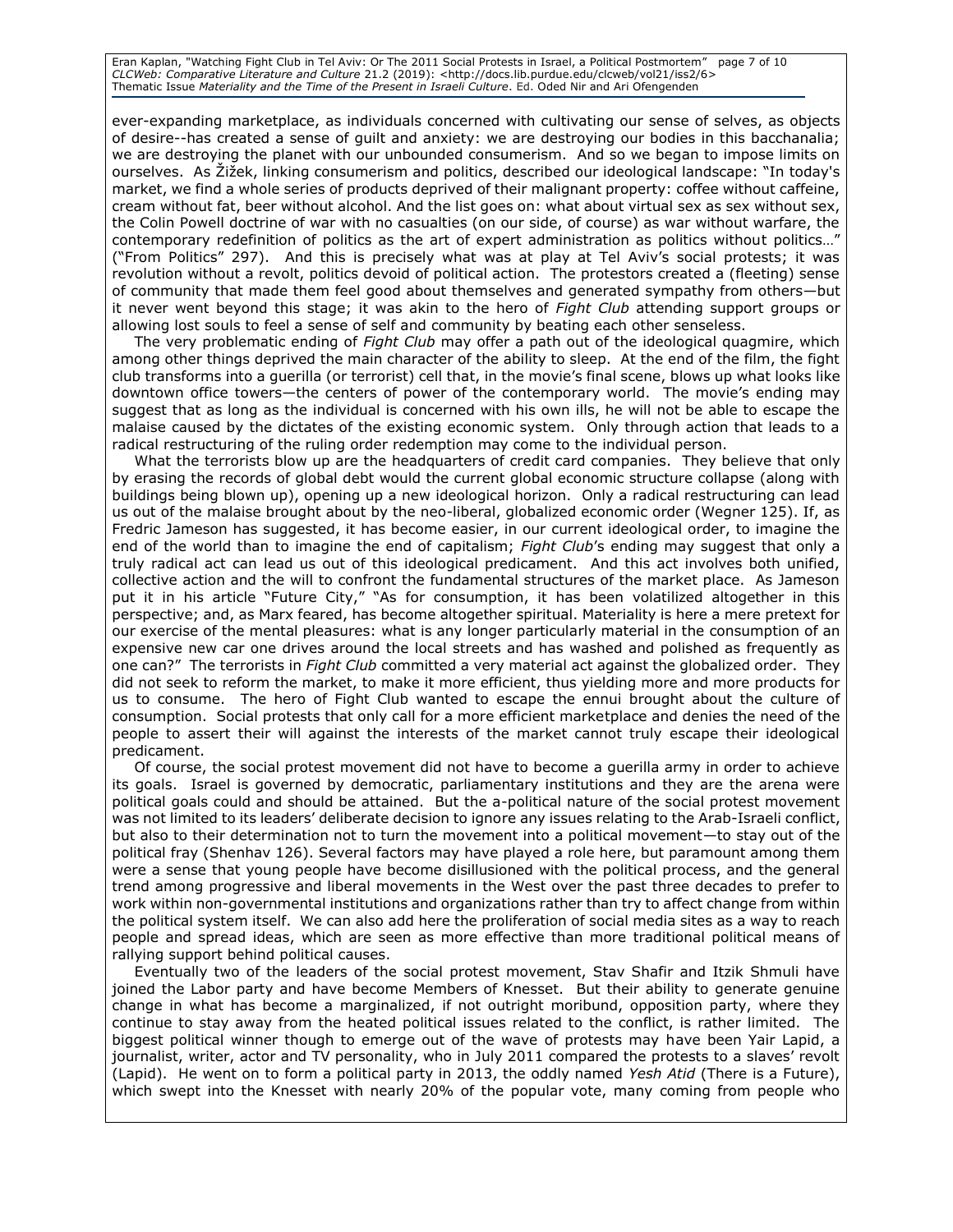Eran Kaplan, "Watching Fight Club in Tel Aviv: Or The 2011 Social Protests in Israel, a Political Postmortem" page 8 of 10 *CLCWeb: Comparative Literature and Culture* 21.2 (2019): <http://docs.lib.purdue.edu/clcweb/vol21/iss2/6> Thematic Issue *Materiality and the Time of the Present in Israeli Culture*. Ed. Oded Nir and Ari Ofengenden

flooded the streets of Tel Aviv in the summer of 2011 and sought a political alternative to Netanyahu and his Likud government.

Lapid is a devout neo-liberal, who strongly believes in privatization and de-regulation. He is a champion of reforms that would increase competition in the marketplace. In the same article in which he compared the protestors in the streets to slaves, he also declared that, "We are not socialists my brothers the slaves, but we can identify injustice when we see it. The Israeli middle class is paying for those who are below them [the working class, E.K.], and that's fine, and for those who are above them [the rich, E.K.] and that is certainly not fine." A card-carrying member of the International he is not. Similarly, in September 2011, Daphni Leaf, the founder of Tel Aviv's tent city declared that, "We are not communists, not even socialists—we are for competition" (Datal). These are middle-class warriors who want to ease the burden on the professional classes—or as Lapid characterized them in the same article: the producers (in the new high-tech, globalized economy) as opposed to the lower classes (mostly Arabs and the ultra-orthodox), who live off the labor of the professional classes. This is not a call for deep, structural changes that would challenge the prevailing ideological order of the marketplace (competition) in the name of an alternative system.

Jacques Ranciere's observation on the nature of contemporary liberal politics may also prove instructive in evaluating the lack of political horizon in the current ideological climate:

There is one particular idea about the end of politics which goes like this: secularize politics as all other activities affecting the production and reproduction of individuals and groups have been secularized; give up the illusions attached to power, to the voluntaristic representation of the art of politics as a programme of liberation and a promise of happiness. Give up the assimilation of political *potestas* to the *imperium* of some idea, some *telos* of the group; make it more akin to the power of the secularized activities of work, exchange and pleasure. Conceive of an exercise of politics synchronous with the rhythms of the world, with the buzz of things, with the circulation of energies, information and desires: a politics exercised altogether in the present, with the future being nothing but an expansion of the present, paid for, of course, by the requisite austerities and cutbacks. Such is the new sense of time to which we are now said to be acceding. At last, they tell us, we are entering the twentieth century--several decades late. (6)

This is quite accurately what was at play on the streets of Tel Aviv: a secularized form of politics, in the sense that the protestors gave up on formulating a vision for the future. Instead they opted for fetishized, nostalgic sound bites (bring back the welfare state)—without addressing the core conditions that lay at the basis of the past social structures that they were pining for. *Fight Club* is also infused with a pining for pre-capitalist masculine social harmony—but its ending, however problematic, also offers a path forward (Giroux and Szeman 101). It forces us to consider what are the structural causes of our current social conditions that both the protestors in Tel Aviv and the members of the fight club were unhappy with.

One of the more successful movements to emerge in Israel, after the social protest movement of 2011, has been the (self-proclaimed) Mizrahi radical cultural activists, who made headlines with the establishment of *A'rs Poetica--*a group of Mizrahi poets who challenge the perceived dominant Ashkenazi voice in Israeli poetry--in 2013. These activists do not seek to advance a universal message; theirs is a platform rooted in identity politics: to create an alternative Mizrahi cultural voice. As Ron Kahlili, a writer and filmmaker, who has been one of the most outspoken voices of this group, wrote, "The Mizrahi tribe, as I view it, is divided into many sub-tribes that are mostly hostile to one another. The bourgeois Mizrahi—a group that has grown dramatically over the last decade—is hostile to the poor Mizrahi; the poor Mizrahi detests the intellectual Mizrahi; the Mizrahi settler vehemently opposes the Mizrahi Left and so forth." And Kahlili's hope is that the Mizrahi tribe will come together as a unified force to dethrone the hegemonic Ashkenazi establishment. This is identity politics in which class differences, or ideological differences (Left and Right) are irrelevant in the face of a single-minded cultural struggle: to create a new cultural hegemony on the basis of ethnic identity.

Nadav Peretz, another activist who supports the call for enhancing the visibility of Mizrahiyut in the Israeli cultural realm, has argued that the success of *A'rs Poetica* and that of other Mizrahi cultural activists is rooted in the fact that they did not try to overthrow the existing cultural establishment; rather they used the fact that we live in a privatized public sphere to carve out their own space for cultural activity (Peretz). Instead of fighting the dominant ideology, they used its very logic: competition, to expand its reach and cultivate their own voice in it. This is a revolution that celebrates the political status quo rather than challenges it. In fact, Peretz suggests that trying to become the new establishment, the new Mizrahi power, should not adopt the very political methods of the old Ashkenazi order (Labor Zionism). Instead, the new Mizrahi activists should adopt the spirit of the free-market and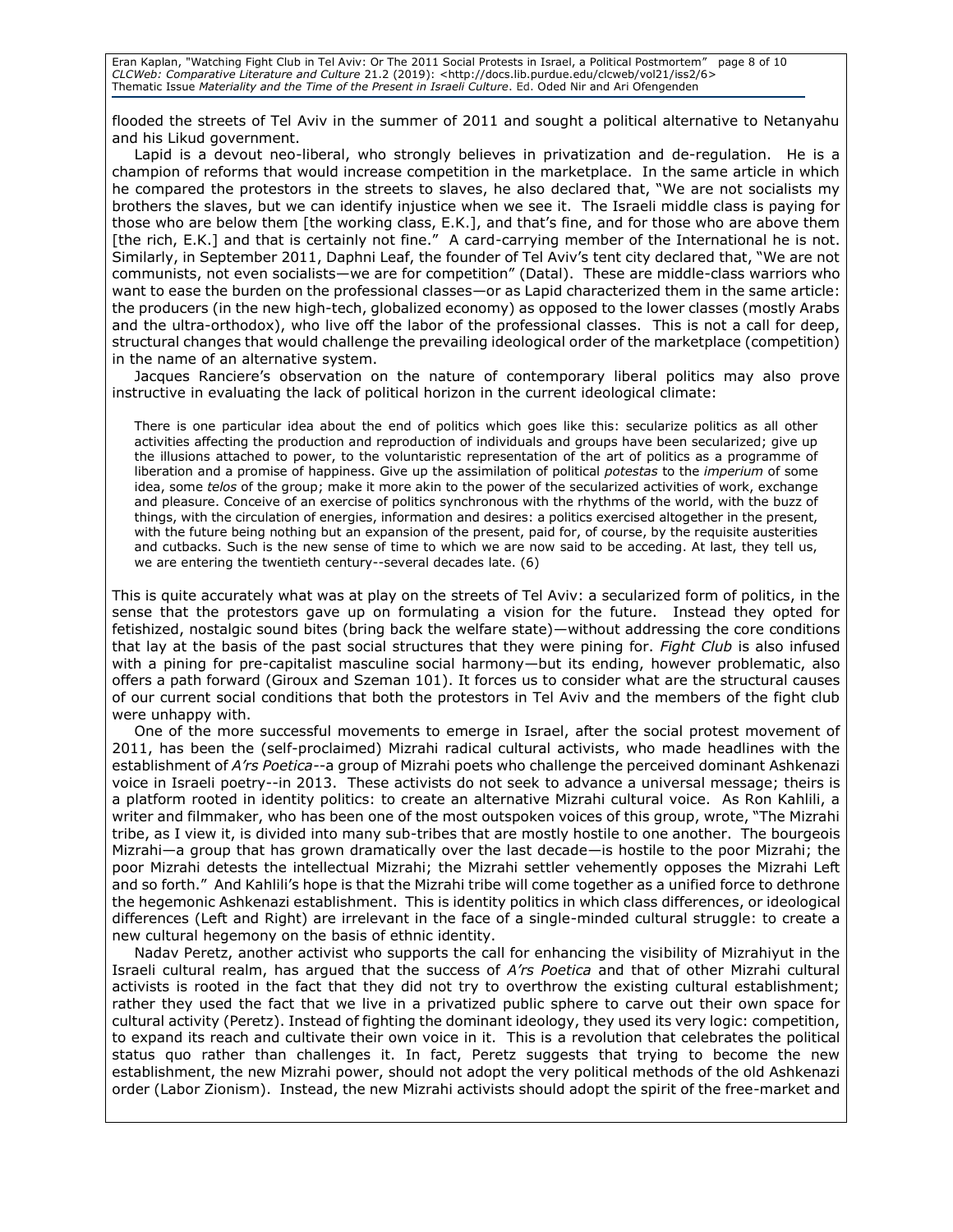Eran Kaplan, "Watching Fight Club in Tel Aviv: Or The 2011 Social Protests in Israel, a Political Postmortem" page 9 of 10 *CLCWeb: Comparative Literature and Culture* 21.2 (2019): <http://docs.lib.purdue.edu/clcweb/vol21/iss2/6> Thematic Issue *Materiality and the Time of the Present in Israeli Culture*. Ed. Oded Nir and Ari Ofengenden

privatization (the ideology that the Likud championed as it came to power with the support of Mizrahi voters) and work from within it.

The advocates of the new Mizrahi cultural politics choose to focus on a single goal (enhance the Mizrahi presence in the cultural sphere) in lieu of a universal platform. They have identified it as the way to achieve goals in our fragmented, privatized society; and so far they have proved to be quite successful. The social protest movement advocated a universal message that transcends ethnic divisions, but it operated under the rules of the market and competition, eschewing real political action in favor of feel-good slogans. Had the social activists decided to pursue their economic goals as part of a broader challenge to the political system—bring back the state in the full meaning of the sense; choose class struggle over competition—they may have had more long-lasting legacy.

In the extraordinary Israeli novel from 2014 *Melech, Balash* (Melech, Detective, which was published under the pseudonym Ben Paul), the narrator, who sees the 2011 protestors in Tel Aviv from his livingroom window, compares the people out there, on the streets, to ants and raises the following passing thoughts: "What has happened to the general process of growing loneliness, the steps that researchers who preceded me described as the process of isolation? Is nature (human nature) revolting? Or is this the final, desperate explosion that always precedes the final capitulation? And may be not so? Perhaps, on the contrary, the veil is about to be shattered, the desire to connect will prevail and in the future we will no longer seal ourselves off from one another… in air-conditioned cages with our devices, and we will return to the pack?" (221). It may now seem that the middle-class bliss of air-conditioned cages and devices has won over the urge to unite against social evils. We are living in the ideological age of exchange and competition, of the need to constantly upgrade our devices, to enhance our ethnic and cultural uniqueness, not of political revolutions.

#### **Works Cited**

- Filer, Boaz. "Yor Yesha be-Rothschild: Anachnu Lo ha-Be'aya" (Chairman of Yesha in Rothschild: We Are not the Problem). *Ynet*, 9 August 2011, [http://betterplace.ynet.co.il/Article.aspx?guid=4106416&mainGuid=6.](http://betterplace.ynet.co.il/Article.aspx?guid=4106416&mainGuid=6) Accessed 19 December 2018.
- Fischer, Shlomo. "Two Patterns of Modernization: An Analysis of the Ethnic Issue in Israel." *Israel Studies Review,* vol. 31, no. 1, 2016, pp. 66-85.
- Giroux, Henry and Imre Szeman. "Ikea Boy Fights Back: Fight Club, Consumerism, and the Political Limits of Nineties Cinema," *The End of Cinema as We Know It: American Film in the Nineties*, edited by Jon Lewis, NYU Press, 2001.
- Gorodess, Talia. "'The People Demand Social Justice': How the Israeli Social Protests Ignored the Palestinian Issue, and the Road Ahead." *The Atkin Paper Series*, July, 2013, [http://icsr.info/wp-content/uploads/2013/09/Atkin-](http://icsr.info/wp-content/uploads/2013/09/Atkin-Paper-Series_Talia-Gorodess.pdf)Paper-Series Talia-Gorodess.pdf. Accessed December 19, 2018.

Gutwein, Daniel. "Some Comments on the Class Foundations of the Occupation." *MR Online* June 16, 2006, [http://mrzine.monthlyreview.org/2006/gutwein160606.html.](http://mrzine.monthlyreview.org/2006/gutwein160606.html) Accessed 19 December 2018.

Fredric Jameson, "Future City." *New Left Review*, vol. 21, May-June, 2003, pp. 65-79.

Judt, Tony. *Ill Fares the Land.* Penguin Books, 2010.

Ron Kahlili, "Ha-Mahapecha ha-Mizrahit Lo Hitzliha," (The Mizrahi Revolution did not Succeed). *Haaretz.co.il*, 24 November 2016, [https://www.haaretz.co.il/opinions/.premium-1.3132357.](https://www.haaretz.co.il/opinions/.premium-1.3132357) Accessed December 19, 2018.

Kimmerling, Baruch. *Ketz Shilton ha-Ahuslim* (The End of the Ahuslim's Reign). Keter, 2001.

Lapid, Yair. "Mered ha-Avadim" (The Revolt of the Slaves). *Yedioth Aharonot*, July 20, 2011. Levin, Jamie. "Finally, Workers of the World Unite." *Haaretz.com,* 21 October 2011,

[http://www.haaretz.com/opinion/finally-workers-of-the-world-unite-1.391228.](http://www.haaretz.com/opinion/finally-workers-of-the-world-unite-1.391228) Accessed December 19, 2018. Levy, Gideon. "Netanyahu ve-ha-Tyoonim Yecholim Lanu'ach lelo De'agah" (Netanyahu and the Tycoons can Rest Peacefully). *Haaretz*, 30 October 2011.

Libeskind, Kalman. "Zo ha-Meha'ah ha-Spontanit Hachi Metuchnenet she-Ra'item" (This is the Most Planned Spontaneous Protest You Have Ever Seen). *NRG*, 2 September 2011, [http://www.nrg.co.il/app/index.php?do=blog&encr\\_id=79974780b5e0d394fddbd1a00f4f21d3&id=2804.](http://www.nrg.co.il/app/index.php?do=blog&encr_id=79974780b5e0d394fddbd1a00f4f21d3&id=2804) Accessed December 19, 2018.

Li'or Datal, "Daphni Leaf: Anahnu Lo Komonistim ve-Afilu Lo Sotzialistim—Anhnu Be'ad Taharut" (Daphni Leaf: We are not Communists, not Even Socialists—We are for Competition). *Haaretz*, 23 September 2011.

Lodge, David. *Changing Places: A Tale of Two Campuses.* Penguin Books, 1992.

Paul, Ben. *Melech, Balash*. Yedioth Aharonot, 2014.

Peretz, Nadav. "Piturei Hen Elmaliah Hochihu: Hayavim Lehafrit et ha-Tarbut be-Yisrael" (Hen Elmaliah's Firing Proved: We Must Privatize Israeli Culture) *Haaretz* January 24, 2017.

Ram, Uri and Dani Filc. "Ha-14 be-Yuli shel Daphni Leaf: Aliyata u-Nefilatah shel ha-Meha'ah ha-Hevratit," (The 14th of July of Daphni Leaf: The Rise and Fall of the Social Protests). *Teoria uvikoret* vol. 41, 2013, pp. 17-43. Ranciere, Jacques. *On the Shores of Politics*. Verso, 2006.

Rolnik, Guy. "Havrei ha-Mo'adon Noflim—ve-ha'Masach Oleh" (The Members of the Club are Free Falling—and the Veil is Lifted). *Haaretz*, 13 January 2017.

Shafir, Gershon and Yoav Peled. *Being Israeli: The Dynamics of Multiple Citizenship*. Cambridge UP, 2002.